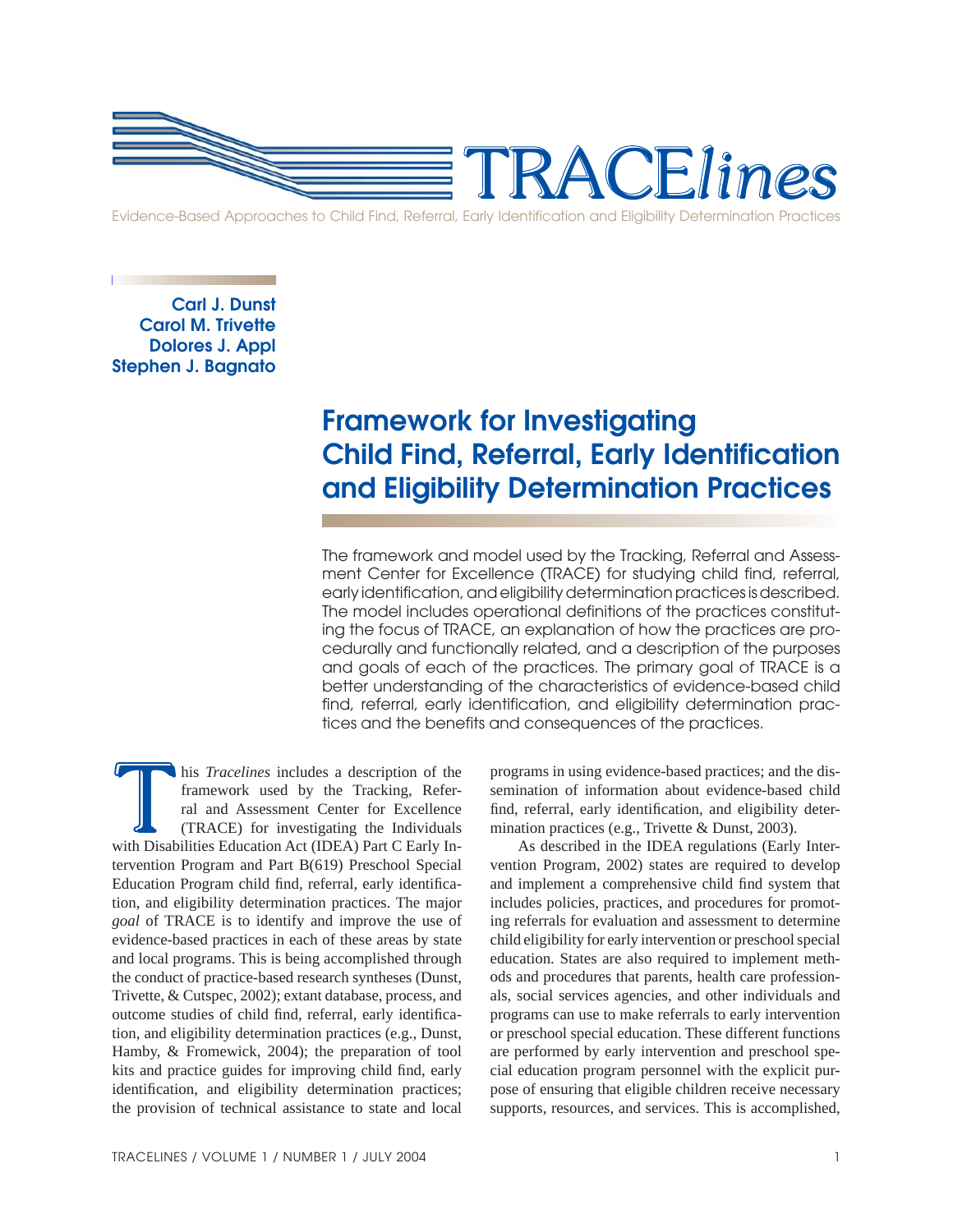in part, by activities that increase knowledge and understanding of the availability and benefits of early intervention and preschool special education among parents, professionals, and the general public.

The child find, evaluation and assessment, eligibility criteria and procedures, and related IDEA requirements were used to develop the framework described in this *Tracelines* to: (1) cull available research evidence, (2) plan and conduct research studies, and (3) develop evidence-based practice guides that inform improvements in child find, referral, early identification, and eligibility determination practices. The model attempts to make clear how different kinds of practices implemented in a manner intended by IDEA can result in the timely provision of early intervention and preschool special education for the largest numbers of eligible children.

 This *Tracelines* is divided into three sections. The first section includes a description of the TRACE model. The model provides a basis for showing how the practices constituting the focus of TRACE are related both functionally and procedurally. The second section includes operational definitions of the *terms* child find, referral, early identification, and eligibility determination. The definitions provide a basis for further understanding the meaning and intent of the practices. The third section includes explanations of the *purpose* and *goal* of each TRACE practice. Examples of how the model is being used to conceptualize and conduct TRACE research and practice are provided throughout the paper.

# **TRACE Model**

The model used to conduct TRACE research and practice is shown in Figure 1. The model is based on and expands upon a framework described by Appl (2000) for improving preschool assessment practices. The model operationally differentiates between related but procedurally distinct Part C and Part  $B(619)$  child find, evaluation and assessment, and eligibility criteria and procedures as required by the Individuals with Disabilities Education Act (1997). According to the TRACE model, child find is considered a set of activities that identify and locate eligible children or potentially eligible children for early intervention or preschool special education. These child find activities in turn lead to early identification or referral or both. Early identification is considered the process used for eligibility determination that promotes enrollment in early intervention or preschool special education.

Although the early intervention and preschool special education literatures are rich in descriptions of these required practices, neither makes explicit how the practices differ from one another or how they are function-



**Figure 1** TRACE model for studying and improving child find, referral, early identification, and eligibility determination practices in early intervention and preschool special education programs.

ally or procedurally related. This is addressed in TRACE using a behavioral sciences framework (Babbie, 2004) that operationally defines concepts such as *child find* and *eligibility* and identifies the indicators that are used to investigate and isolate the characteristics of the practices that are associated with desired outcomes (Dunst et al., 2002). This is accomplished by differentiating between conceptualization and operationalization (Babbie, 2004), taking a concept such as child find and operationally defining the term, and developing practice examples (i.e., indicators) that can be used to improve understanding of the characteristics of the practice that are most important in terms of producing desired effects.

 As described later in the paper, the TRACE model makes more explicit the full range of activities that can be used to identify and enroll eligible children in early intervention and preschool special education. Each major TRACE activity (e.g., child find) is comprised of many different kinds of practices (e.g., public awareness) that in turn have many different components and elements (see e.g., Dunst, Lucas, & Click, 2004, for a description of five public awareness practices). A companion *Tracelines* includes a description of an organizing scheme for unpacking and disentangling child find, referral, early identification, and eligibility determination practices to make more clear their key characteristics and components (Dunst & Trivette, 2004).

### *Population-Based Information Sources*

 As part of using the TRACE model, effective child find, referral, and early identification activities and practices are implemented by practitioners with an appreciation and understanding of the major sources of information about infants, toddlers, and preschoolers who are eligible or potentially eligible for early intervention or preschool special education. A population-based approach to these sources of information holds particular promise as a method and strategy for locating eligible children.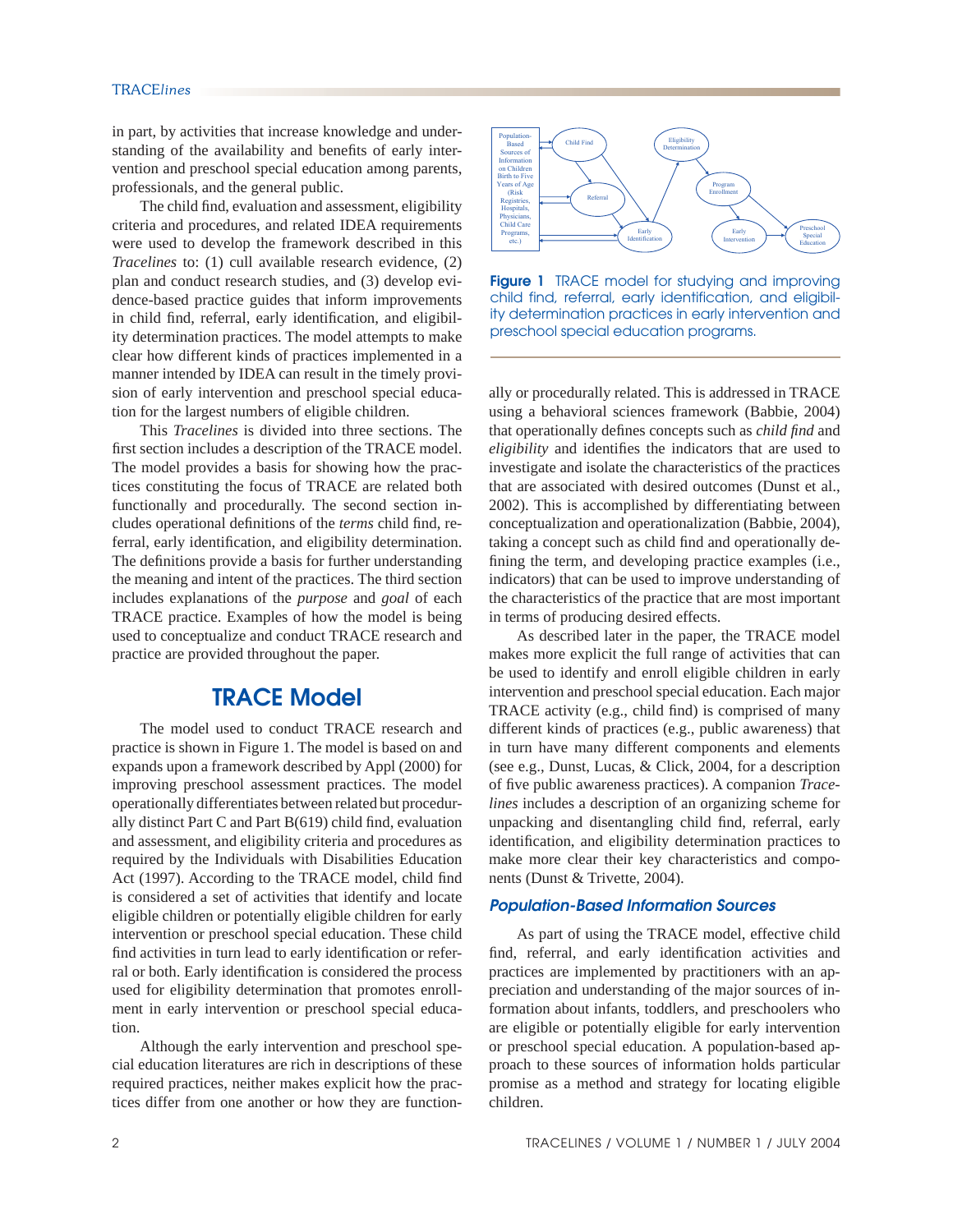The term *population-based* refers to the universe of individuals who have one or more characteristics or conditions that make them the focus of tracking, monitoring, and outreach for the purpose of providing services, resources, or supports (e.g., Association of American Medical Colleges, 1999; Boland, 1996; Zeich, 1998). A population-based approach to locating children eligible for early intervention or preschool special education program includes those infants, toddlers, and preschoolers in the general population who have identified disabilities, those with conditions associated with the likelihood of a disability or developmental delay, and those born with or living under conditions that place them at risk for disabilities or developmental delays (e.g., Forrester & Merz, 2003; Wright & Birks, 2000).

 The sources of information about eligible or potentially eligible children include, but are not limited to, birth-defects surveillance (Farel, Meyer, Hicken, & Edmonds, 2003), universal newborn screening program (U.S. General Accounting Office, 2003), newborn hearing-screening program (White & Maxon, 1995), and child welfare (Robinson & Rosenberg, 2004) registries. Other sources of information about eligibility or potentially eligible children are databases including conditions associated with developmental disabilities (e.g., Adamson, Alessandri, Badawi, Pemberton, & Stanley, 1995; Keenan, Runyan, Marshall, Nocera, & Merten, 2004; Torfs & Christianson, 1998) and conditions associated with a high risk of developmental delays (Avchen, Scott, & Mason, 2001; Drewett, Corbett, & Wright, 1999; Thorngren-Jerneck & Herbst, 2001; Wright & Birks, 2000).

 Population-based sources of information about potentially eligible children are not limited to risk registries. Additional sources of information include the professionals who are most likely to have "first contact" with newborns (e.g., obstetricians), professionals who have ongoing and regular contact with infants, toddlers, and preschoolers (e.g., pediatricians and family physicians), and professionals to whom referrals are made for specific health- and disability-related conditions (e.g., neonatologists and cardiologists). Sources of information about potentially eligible children also include the places where infants and young children are provided routine (e.g., child-care programs) and specialty (e.g., NICUs, birth-defects clinics) care.

 The potential utility of population-based sources of information for identifying eligible children can be illustrated using birth-defects surveillance registries as an example (Farel et al., 2003). Most states  $(N = 46)$  and the District of Columbia maintain birth-defects registries that include conditions that would make children eligible or potentially eligible for early intervention or preschool special education (Sever, 2004). These conditions include, but are not limited to, spina bifida, cleft palate, limb deformities, chromosomal disorders, and fetal alcohol syndrome. These registry programs typically include referral requirements to ensure the provision of needed services (e.g., Montgomery & Miller, 2001). As stated in the National Birth Defects Prevention Network's *Guidelines for Conducting Birth Defects Surveillance*:

Information collected as part of birth defects surveillance can be used to refer specific children and their families to appropriate services. Established referral networks serve as a resource for children and their families to learn about available medical services, community programs, and social support. Affected children and their families can be connected with appropriate services in a timely fashion. (Sever, 2004, Chapter 1, Section 1.4.5, p. 1-13)

Knowledge of the birth defects included in a registry associated with disabilities or delays and a close working relationship with the state- or local-program practitioners responsible for referring children in need of services would likely promote and ensure referrals to early intervention and preschool special education. Early intervention practitioner use of risk registries to locate eligible or potentially eligible children would constitute a child find activity, whereas the procedures used by early intervention practitioners to have personnel link children and families with appropriate supports, resources, and services would constitute a referral activity.

# **Definition of Terms**

 This section of the article describes the ways in which child find, referral, early identification, and eligibility determination are used by TRACE for research and practice. The following operational definitions have been adopted by TRACE for making explicit the purposes and functions of the TRACE-related activities. Whereas the same activity (e.g., outreach to hospitals) can serve different purposes (e.g., child find and referral), research suggests that the ways in which an activity is conceptualized and operationalized matters both in terms of its procedures and its intended or desired effects or outcomes. Dunst and Trivette (2004) describe the major categories and subcategories of child find, early identification, referral, and eligibility determination practices constituting the focus of TRACE.

### *Child Find*

Child find means the methods and procedures used by Part C or Part B(619) program practitioners to iden-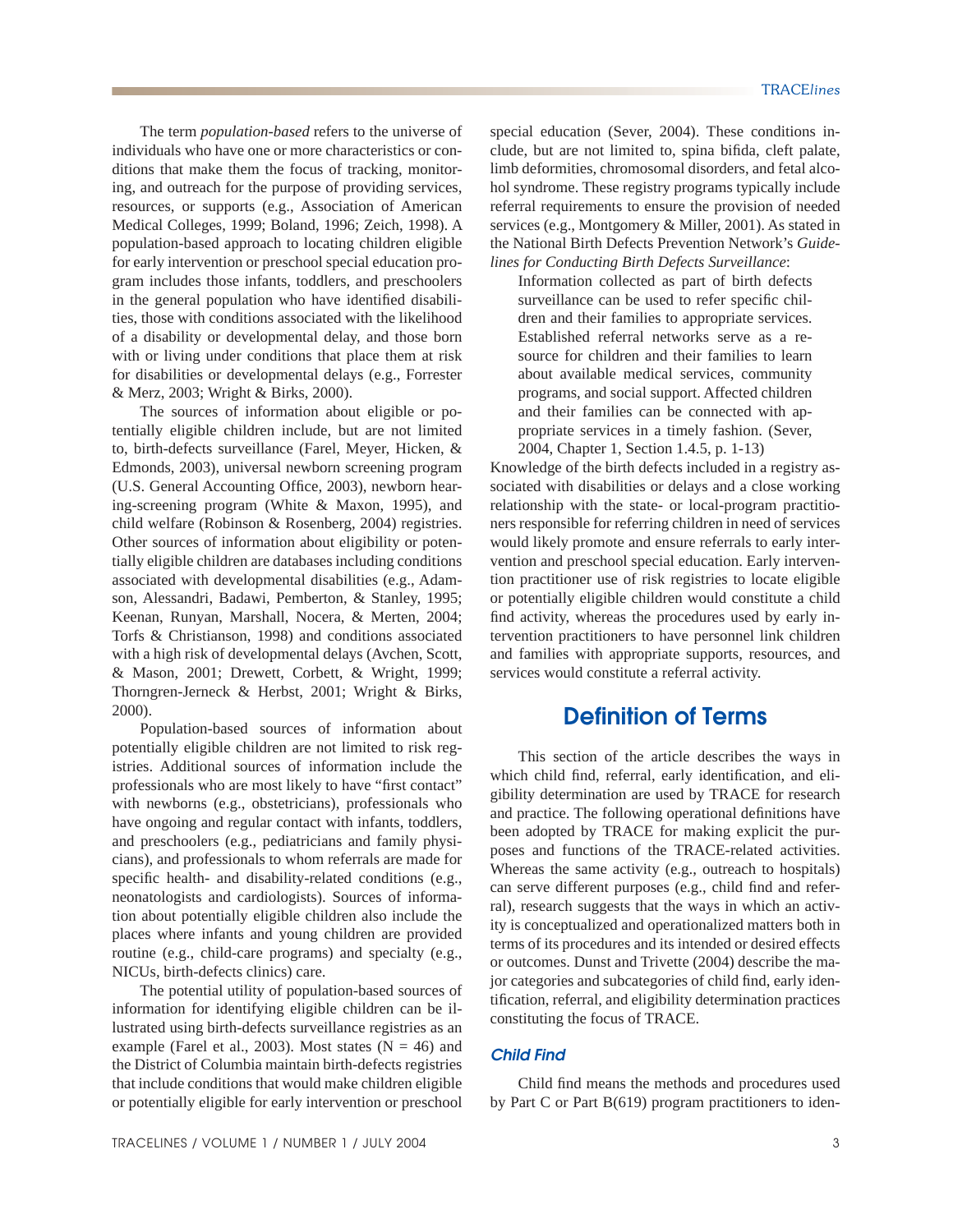tify and locate infants, toddlers, and preschoolers who currently or potentially are in need of Part C early intervention or Part B(619) preschool special education. The term is used specifically to refer to a range of activities and initiatives that early intervention and preschool program practitioners use both to identify children who are eligible or potentially eligible for early intervention or preschool special education and to increase awareness and understanding of the value and benefit of affording infants, toddlers, and preschoolers with disabilities or delays experiences that promote and enhance their development (Oser & Cohen, 2003). TRACE efforts regarding child find include a major focus on the child find practices likely to be most effective in terms of locating the largest numbers of eligible or potentially eligible children.

#### *Referral*

 Referral means the procedures or steps taken by an individual (e.g., physician) or entity (e.g., NICU) on behalf of an infant, a toddler or a preschooler to obtain the opinion, supports, or services of another individual (e.g., early childhood special education practitioner) or entity (e.g., early intervention program). The term is used specifically by TRACE to mean the efforts of Part C/Part B(619) program personnel to promote or increase referrals to early intervention or preschool special education by physicians, hospitals, child care personnel, information and referral programs, and other primary referral sources (Berman & Melner, 1992). TRACE investigators are specifically examining referral procedures and practices that make early intervention and preschool special education a *target and focus* of referral of infants, toddlers, and preschoolers with or at risk for disabilities or delays by primary referral sources.

### *Early Identification*

Early identification means the assessment and evaluation methods used to screen for or to determine the presence of a condition or identified disability that results in a developmental delay or places a child at risk for a developmental delay or poor outcome (Appl, 2000; Glascoe, 1991). The term early identification is used specifically to mean those activities that are responsive to the evaluation and assessment requirements of IDEA (Assistance to States, 2002; Early Intervention Program, 2002) and are implemented following, or as part of, child find and referral. TRACE investigators are examining both assessment tools and procedures with a focus on those practices that are effective and efficient in terms of identifying the presence of developmental delays or conditions placing children at high risk for delays.

 Eligibility determination means the procedures and criteria used to determine if a child meets the definitions established by states and jurisdictions for Part C or Part B(619) program enrollment (Danaher, Shackelford, & Harbin, 2004). A major focus of TRACE is a better understanding of the characteristics of eligibility determination practices that ensure minimal delay in service provision to eligible children. Special emphasis is being placed on the value of allowable, but little used, eligibility determination practices (e.g., presumptive eligibility, informed clinical opinion) as methods for improving enrollment of eligible children. TRACE investigators are also examining the use of nontraditional eligibility determination practices (e.g., triage) as means for promoting enrollment in early intervention and preschool special education.

The proposed definitions of child find, referral, early identification, and eligibility determination adopted by TRACE have provided a basis for the operationalization of the terms with regard to their functions and intended outcomes and consequences. The definitions were used both to organize the published and unpublished literatures according to different kinds of practices (Dunst & Trivette, 2004) and to cull available research on the practices constituting the focus of TRACE (e.g., Dunst, Lucas et al., 2004). The definitions were also used to further unpack the characteristics and consequences of the practices as described next.

# **Operationalization**

 The activities constituting the focus of TRACE, although interrelated, each have different *purposes* and *functions* and, therefore, different *goals* and *outcomes*. Effective and efficient child find, referral, early identification, and eligibility determination practices are ones that promote rapid enrollment of eligible children in early intervention or preschool special education. Table 1 summarizes the purpose and goal of each TRACE practice. This section of the paper provides additional information about the meaning of child find, referral, early identification, and eligibility determination used by TRACE investigators and as shown in the TRACE model (Figure 1).

### *Child Find*

*Purpose.* The purpose of child find is to *locate and identify* infants, toddlers, or preschoolers who are or may be eligible for early intervention or preschool special education. This is accomplished by activities that inform parents and professionals about the benefits of early in-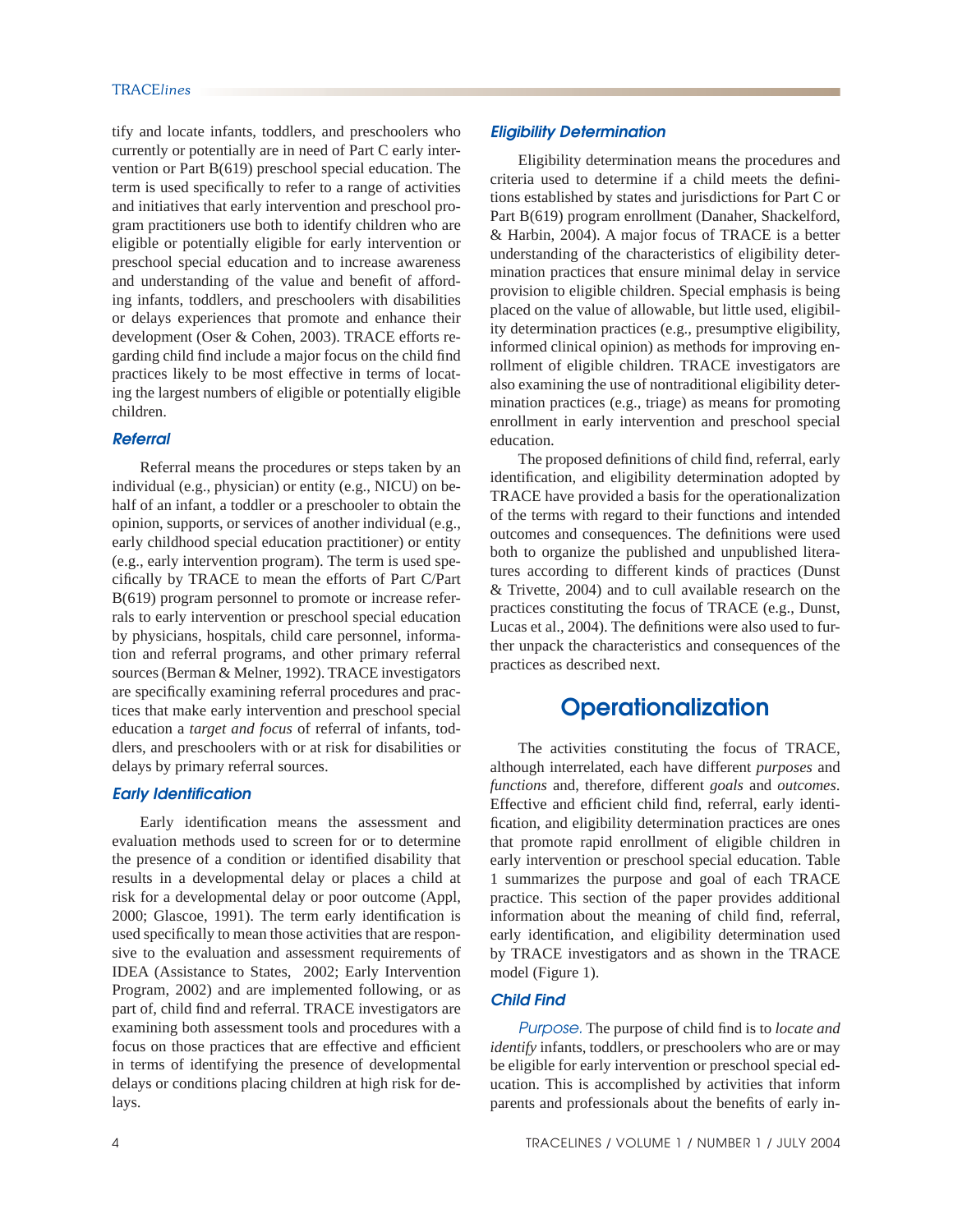### **Table 1**

*Purposes and Goals of Child Find, Referral, Early Identification and Eligibility Determination*

| <b>Practice</b>                  | <b>Purpose</b>                                                                                                                                      | Goal                                                                                                                                        |
|----------------------------------|-----------------------------------------------------------------------------------------------------------------------------------------------------|---------------------------------------------------------------------------------------------------------------------------------------------|
| Child Find                       | Locate and identify infants, toddlers,<br>and preschoolers who may be eligible<br>for early intervention or preschool<br>special education.         | Promote referrals to early<br>intervention or preschool special<br>education for early identification.                                      |
| Referral                         | Implement procedures that parents<br>and primary referral sources use to<br>make referrals to early intervention or<br>preschool special education. | Increase the numbers of referrals<br>to early intervention and<br>preschool special education by<br>primary referral sources.               |
| <b>Early Identification</b>      | Conduct appropriate child assessments<br>and evaluations to determine the<br>presence of an at-risk condition or a<br>developmental delay.          | Identify those children whose<br>development or functioning<br>indicate a need for early<br>intervention or preschool special<br>education. |
| <b>Eligibility Determination</b> | Use appropriate criteria, decision-<br>making processes, and methods for<br>determining if a child meets the state's<br>eligibility definitions.    | Enroll eligible children as soon as<br>eligibility criteria are met.                                                                        |

tervention and preschool special education (e.g., Bernstein, 1993); by efforts to reach out to physicians, hospitals, and other professionals and programs that have regular and frequent contact with eligible children (e.g., Bruder, 2004); by screening programs that identify children who may need further evaluations and assessments (e.g., Yarborough, 2002); by partnerships and collaborations with physicians, hospitals, child-care programs, Early Head Start and Head Start Programs, community-based child and family programs and agencies, and other programs and organizations (e.g., Hussey-Gardner, McNinch, Anastasi, & Miller, 2002); by the use of risk registries and other databases that include information about children with conditions that are associated with disabilities and delays (e.g., Farel et al., 2003; Robinson & Rosenberg, 2004); and by tracking and service-coordination programs that monitor children's progress to identify children who are in need of further evaluations or early intervention or preschool special education (e.g., Berman, Biro, & Fenichel, 1989).

 Research conducted by TRACE investigators indicates that states have been differentially effective in terms of reaching and serving infants, toddlers, and preschoolers who are eligible for early intervention or preschool special education (Dunst, Hamby, Clow, & Fromewick, 2004; Dunst, Hamby, & Fromewick, 2004). Studies are planned to discern whether differences in child find practices account for variations in the numbers of children served by states.

*Goal.* The goal of child find is to promote referrals to early intervention or preschool special education for early identification or eligibility determination. This goal is accomplished by adopting and using practices that reach as many primary referral sources as possible and that fully extract information about eligible children from population-based data sources. The published literature in fields other than early intervention and preschool special education is highly informative regarding sources of information about young children who may be eligible for early intervention or preschool special education (e.g., Bethell, Read, & Brockwood, 2004; Coohey, 2003; Eichwald & Mahoney, 1993; Hollomon, Dobbins, & Scott, 1998; Kim, Lloyd-Puryear, & Tonniges, 2003; Mason, Chapman, & Scott, 1999; Ni Bhrolchain, 2002) and the factors and conditions that are likely to make child find efforts successful (Bethell et al., 2004; Forrest, Nutting, Starfield, & Von Schrader, 2002; Glade et al., 2002; e.g., Paes, Modi, & Dunmore, 1994; Sices, Feudtner, McLaughlin, Drotar, & Williams, 2004). TRACE investigators are examining these sources of information and evidence to identify strategies that might be adopted by early intervention and preschool special education program practitioners to improve child find activities.

### *Referral*

*Purpose.* The purpose of referral is to ensure procedures are fully in place that encourage and stimulate primary referral sources to prescribe or recommend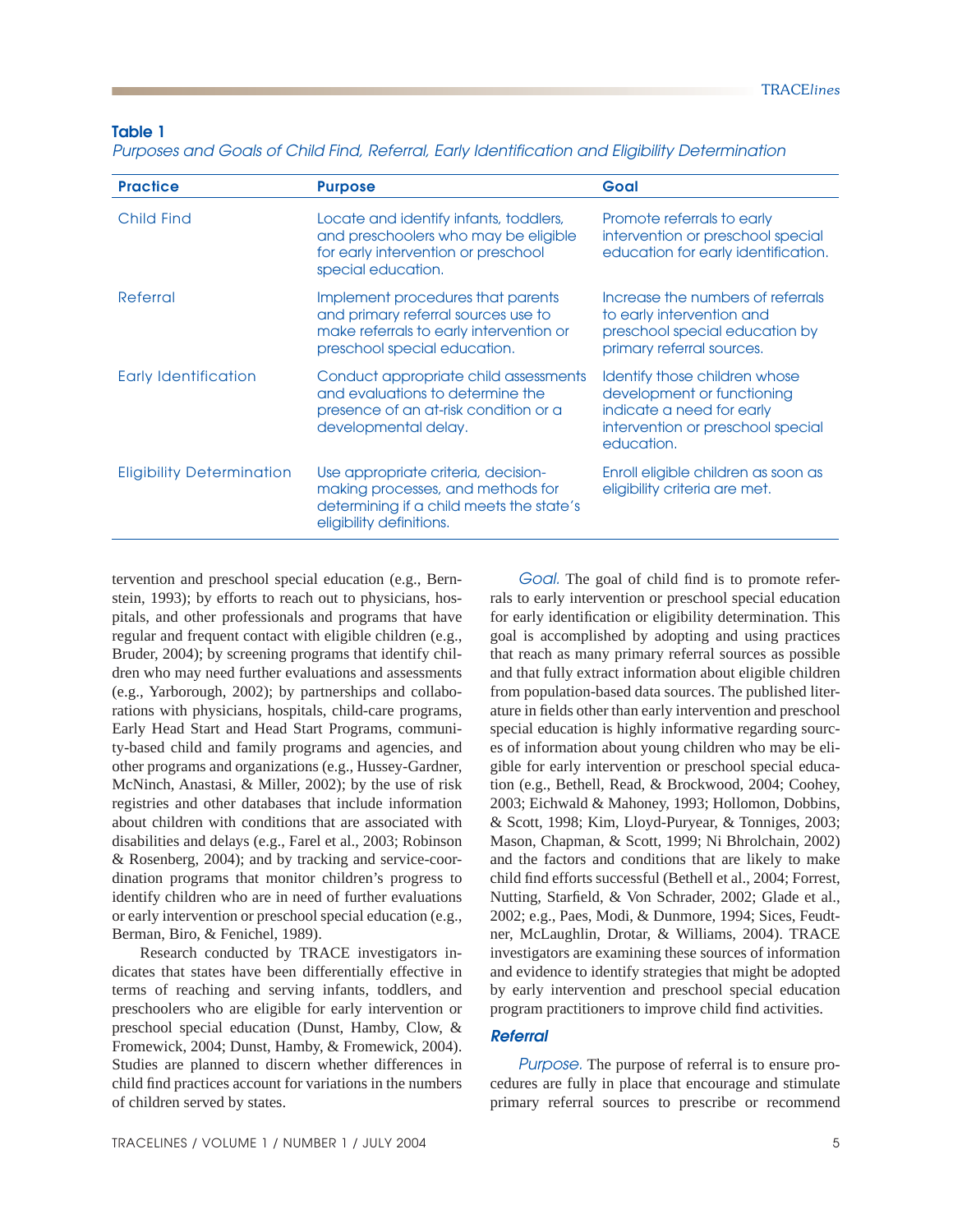early intervention or preschool special education. This is accomplished by instituting systems of referral to early intervention and preschool special education (e.g., Lynch, Mercury, DiCola, & Widley, 1988); by establishing mechanisms that enable parents and others to contact service providers (e.g., Unger, Jones, Park, & Tressell, 2001); by establishing procedures that primary referral sources can use to link children and families with early intervention or preschool special education programs (e.g., Rushton, Bruckman, & Kelleher, 2002); by efforts to have health care providers include early intervention and preschool special education on health care plans for children (e.g., Britain & Holmes, 1995); by providing training to physicians and other health care providers on the availability, value, and benefits of early intervention and preschool special education (e.g., Nalven, Hofkosh, Feldman, & Kelleher, 1997); and by the inclusion of early intervention and preschool special education as recommended or prescribed services by health care professionals (e.g., American Academy of Pediatrics, 2001).

 Evidence from a number of sources indicate that the probability of a referral being initiated by a primary referral source depends, in part, on the extent to which early intervention and preschool special education are viewed as an important and necessary service for young children (Kelly, Derrington, Shapiro, & Smith, 2003; Reddihough, Tinworth, Moore, & Ihsen, 1996). Evidence also indicates that referral procedures are most effective when they are straight forward, simple, and result in action deemed necessary and appropriate by the referring agent (Silverstein, Grossman, Koepsell, & Rivara, 2003; Solomon, 1995). TRACE investigators are using this evidence to develop practice guides that can be used to ensure that primary referral sources are appraised of decisions and actions taken on behalf of referred children.

 *Goal.* The goal of referral procedures is to increase the number of referrals to early intervention and preschool special education by primary referral sources. We know, for example, that the likelihood of physicians continuing to make referrals to early intervention is dependent, in part, on early childhood intervention program practitioners providing timely and ongoing feedback regarding the status of service provision, as well as feedback regarding both the child and parent benefits from early intervention or preschool special education (American Academy of Pediatrics, 2002; Helm & Shishmanian, 1997; Teplin & Escolar, 2000).

#### *Early Identification*

Purpose. The purpose of early identification is to discern the presence of a disability or delay or a condition that places a child at risk for a poor developmental outcome. This is accomplished by, but is not limited to, the developmental screening of infants, toddlers, and preschoolers by physicians (e.g., Halfon et al., 2004), other health care professionals (e.g., Romeo, 2002; Wright, Brown, & Davidson-Mundt, 1992), and early intervention and preschool special education program providers (e.g., Glascoe, 1991; Vanderheyden, Witt, & Naquin, 2003); parental appraisals of and concerns regarding their children's behavior and development (e.g., Finch, 2002; Glascoe, 1999; Squires, 1996); risk assessment procedures that identify children with biological or environmental conditions associated with disabilities or delays (e.g., Widerstrom, Mowder, & Sandall, 1991); traditional and nontraditional assessment procedures for evaluating child behavior and development (e.g., Appl, 2000; Bagnato, Neisworth, & Munson, 1993); authentic and alternative assessment methods (Smith-Jones, Bagnato, Fevola, & Matesa, in press); and different teaming practices and models that involve information gathering and integration (e.g., Bergen, 1994). Early identification assessment and evaluation information includes a mix of traditional and nontraditional methods and procedures that, in their aggregate, provide the basis for determining the presence of a disability, condition, delay, concern, etc. that warrants early intervention or preschool special education (see Bagnato & Neisworth, 1991; Neisworth & Bagnato, 2000).

*Goal.* The goal of early identification is to identify those children in need of early intervention or preschool special education. Effective and efficient early identification procedures and processes determine the need for early intervention or preschool special education at the point where the presence of a condition, disability, or delay "triggers" a recognition that a child would benefit from these services. This decision is not made at the end of a complete multidisciplinary evaluation, but at the point where the need is established. As described next, the use of eligibility determination practices such as informed clinical opinion procedures and presumptive eligibility rubrics can be useful as decision-making tools to realize this goal.

#### *Eligibility Determination*

*Purpose.* The purpose of eligibility determination is to establish whether a child meets the definition or eligibility criteria for enrollment in early intervention or preschool special education. Eligibility determination involves the use of early identification information to decide if enrollment is indicated and warranted. Inasmuch as states have different eligibility criteria (Danaher et al., 2004), different decisions are likely to be made based on identical early identification information. For example, where a state has an environmental at-risk eligibility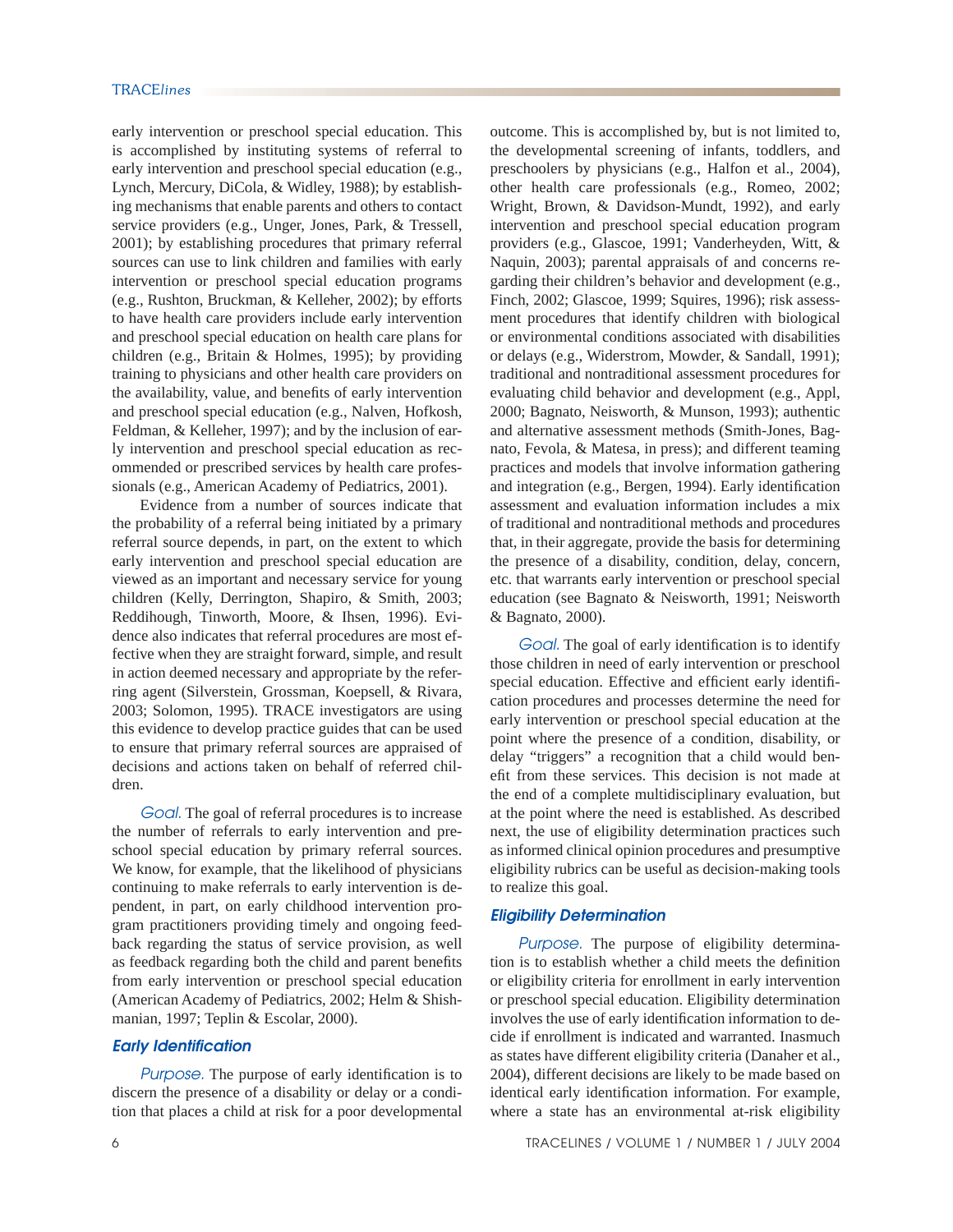category (see Shackelford, 2004), a child or family that has 4 or 5 risk factors might be deemed eligible. In a state that does not have an at-risk eligibility category, the child would be deemed ineligible. For this reason, early identification and eligibility determination are considered related but procedurally different practices.

 Although multidisciplinary evaluations and formal developmental test results have been the mainstay of assessment practices in early intervention and preschool special education, several other procedures would seem to be of special value and utility for eligibility determination. These include, but are not limited to, informed clinical opinions or judgment (Bagnato, Matesa, Smith-Jones, & Fevola, in press) and presumptive eligibility (Bagnato, Matesa, Fevola, & Smith-Jones, in press). Procedures not typically associated with early intervention and preschool special education also hold promise for eligibility determination. One such practice is triage (Scoble, 2004; Shumsky & Pinker, 2003). Triage is a decision-making process that could be used to identify children who are most in need of intervention and that prioritizes decisions about eligibility determination. The procedure has been shown to be especially effective for improving the timely provision of needed services (e.g., Cain, Waldrop, & Jones, 1996; Cole-Kelly & Kaye, 1993; Daly, Beale, & Chang, 2001; Jones, Lucey, & Wadland, 2000).

*Goal.* The goal of eligibility determination is to enroll children who meet established criteria as soon as possible to ensure timely provision of needed supports, resources, and services. Enrollment in early intervention or preschool special education is done with the explicit purpose of providing children the necessary supports, resources, and services that will promote and enhance their development (Appl, 2000) and mediate parents' abilities to provide children learning opportunities that enhance their development (Dunst, 2004) in ways consistent with the intent of IDEA. Appropriate enrollment is enrollment that ensures the timely provision of beneficial interventions.

## **Conclusion**

 The four IDEA practices constituting the focus of TRACE (child find, referral, early identification, and eligibility determination) are related to one another in both functional and procedural ways linking child find and referral to both early identification and eligibility determination (Figure 1). This *Tracelines* included operational definitions of each of the practices and provided additional information regarding the *purposes* and *goals* of the practices. This was accomplished in the context of a behavioral sciences (Babbie, 2004) framework that established how the practices differ from one another as well as how they are functionally and procedurally related. Advances in the understanding of the key characteristics of a practice, and how those characteristics operate to influence other practices in ways having desired effects, is an explicit purpose of the particular behavioral science approach to research and practice used by TRACE investigators.

 The TRACE model and the operationalization of the practices constituting the focus of research and practice are being used to further explicate the meaning and both the characteristics and consequences of child find, referral, early identification, and eligibility determination practices. Dunst and Trivette (2004), for example, used the operational definition of child find to identify more than 15 different practices useful for locating eligible children. A focus of research syntheses of these practices is the identification of those particular practices that are likely to be most effective.

The operational definitions of the practices are also being used to "sort" the published and unpublished literatures into categories of practices based on the availability and strength of evidence regarding the effectiveness of child find, referral, early identification, and eligibility determination. This has been guided, in part, by the work of others who have isolated and unpacked the characteristics of practices that matter most in terms of producing desired effects (e.g., Andreasen, 1995; Paul, Redman, & Sanson-Fisher, 1997). This process has resulted in the categorization of practices according to those for which there is and is not an evidence-base that supports the use of the practices.

The TRACE model and definitions of practices are being used to guide the research being conducted by TRACE investigators to identify factors associated with variations in the percentage of children served in early intervention (Dunst, Hamby, & Fromewick, 2004) and preschool special education (Dunst, Hamby, Clow et al., 2004). Dunst and Hamby (2004), for example, used Shackelford's (2004) analyses of states' Part C eligibility criteria to show that the scope of states' eligibility definitions are related to differences in the percentage of infants and toddlers served in early intervention programs.

 Results from research syntheses conducted by TRACE investigators are being used to develop tool kits and practice guides for improving child find, referral, early identification, and eligibility determination practices. For example, three eligibility determination practices (informed clinical opinion, presumptive eligibility, and triage) are being "packaged" in ways that should increase their use for improving decisions regarding child enroll-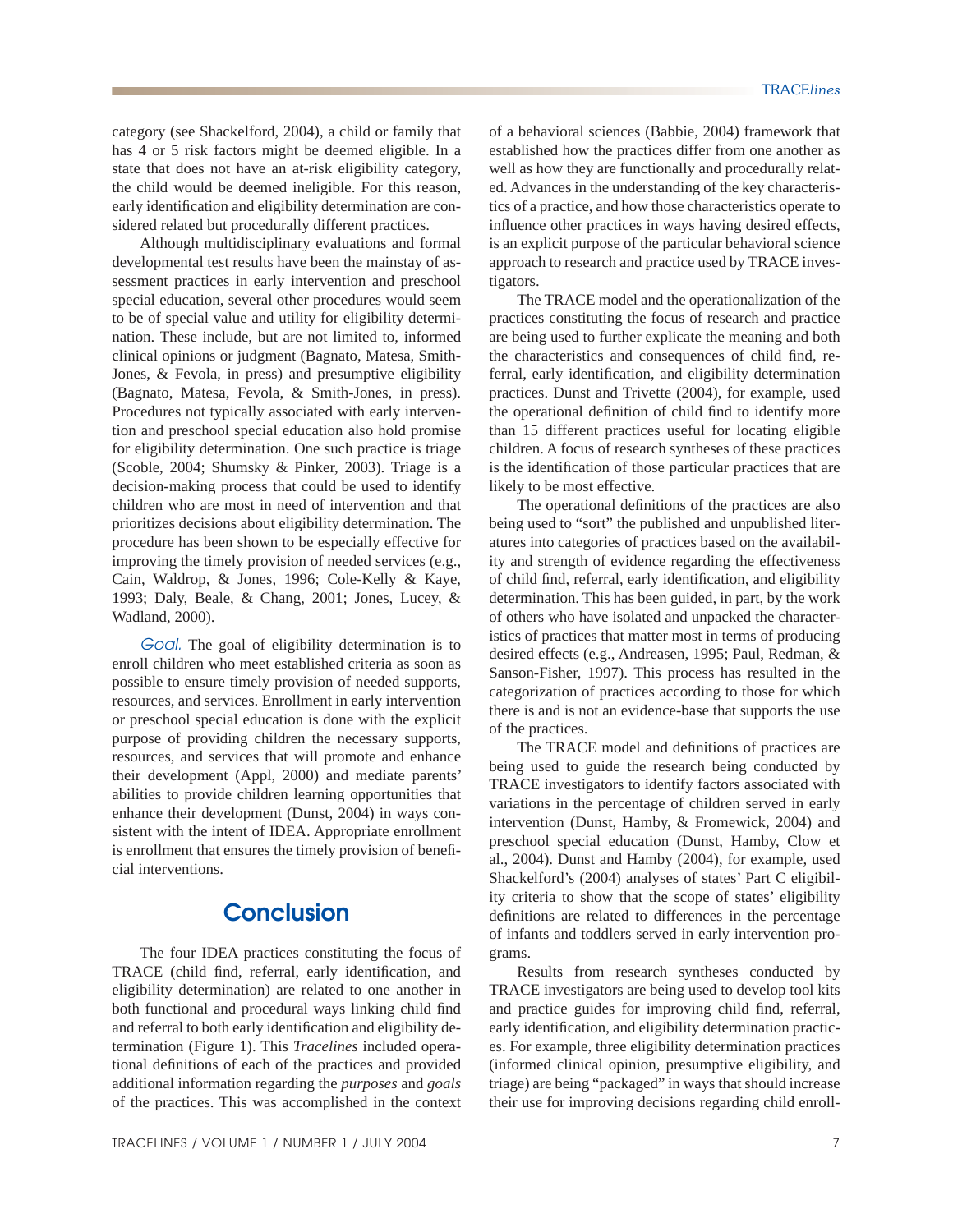ment in early intervention or preschool special education. The tool kit will be used both to provide technical assistance to states and local programs and to conduct research-to-practice studies of the effectiveness of the practices.

 This *Tracelines* constitutes a transition point in the development and implementation of the research and practice at TRACE. On the one hand, the model and operationalization of the practices constituting the focus of TRACE "pulls together" what is known about child find, referral, early identification, and eligibility determination practices and attempts to "make sense" of different but related kinds of practices. On the other hand, the TRACE model and the hypothesized relationships among the practices provides a bridge for further explicating the meaning, intent, and benefits of child find, referral, early identification, and eligibility determination practices. This *Tracelines* and its companion (Dunst & Trivette, 2004) are being used to guide the conduct of TRACE research syntheses, research studies, tool kit development, and both technical assistance and dissemination (see www.tracecenter.info).

# **Acknowledgments**

 Appreciation is extended to Tharesa Owenby for typing, Teresa Imfeld for editing, and Kaki Roberts for final layout of the manuscript.

# **References**

- Adamson, S. J., Alessandri, L. M., Badawi, N., Pemberton, P. J., & Stanley, F. (1995). Predictors of neonatal encephalopathy in full term infants. *British Medical Journal, 311*, 598-602.
- American Academy of Pediatrics. (2002). *Pediatric Research in Offi ce Settings (PROS) referral study*. Elk Grove Village, IL: Author.
- American Academy of Pediatrics, Committee on Children with Disabilities. (2001). Role of the pediatrician in family-centered early intervention services. *Pediatrics, 107*, 1155-1157.
- Andreasen, A. R. (1995). *Marketing social change: Changing behavior to promote health, social development, and the environment*. San Francisco: Jossey-Bass.
- Appl, D. J. (2000). Clarifying the preschool assessment process: Traditional practices and alternative approaches. *Early Childhood Education Journal, 27*, 219-225.
- Assistance to states for the education of children with disabilities, 34 C.F.R. § 300 (2002).

Association of American Medical Colleges, Medical In-

formatics Panel and the Population Health Perspective Panel. (1999). Contemporary issues in medical informatics and population health: Report II of the Medical School Objectives Project. *Academic Medicine, 74*, 130-141.

- Avchen, R. N., Scott, K. G., & Mason, C. A. (2001). Birth weight and school-age disabilities: A population-based study. *American Journal of Epidemiology, 154*, 895-901.
- Babbie, E. (2004). *The practice of social research*. (10th ed.). Belmont, CA: Wadsworth.
- Bagnato, S. J., Matesa, M., Smith-Jones, J., & Fevola, A. (in press). Foundations for using clinical judgment in early intervention. *Cornerstones*.
- Bagnato, S. J., Matesa, M. M., Fevola, A. V., & Smith-Jones, J. (in press). Characteristics of presumptive eligibility promoting program enrollment. *Cornerstones*.
- Bagnato, S. J., & Neisworth, J. T. (1991). *Assessment for early intervention: Best practices for professionals*. London: Guilford Press.
- Bagnato, S. J., Neisworth, J. T., & Munson, S. M. (1993). Sensible strategies for assessment in early intervention. In D. M. Bryant & M. A. Graham (Eds.), *Implementing early intervention: From research to effective practice* (pp. 148-156). New York: Guilford.
- Bergen, D. (1994). *Assessment methods for infants and toddlers: Transdisciplinary team approaches*. New York: Teachers College Press.
- Berman, C., Biro, P., & Fenichel, E. S. (Eds.). (1989). *Keeping track: Tracking systems for high-risk infants and young children*. Washington, DC: National Center for Clinical Infant Programs.
- Berman, C., & Melner, J. (1992). *Communicating with primary referral sources: A synthesis report*. Chapel Hill, NC: National Early Childhood Technical Assistance System (ERIC Document Reproduction Service No. ED349754).
- Bernstein, H. K. (1993). Campaigning for early intervention. *Infant-Toddler Intervention: The Transdisciplinary Journal, 3*, 199-209.
- Bethell, C. D., Read, D., & Brockwood, K. (2004). Using existing population-based data sets to measure the American Academy of Pediatrics definition of medical home for all children and children with special health care needs. *Pediatrics, 113*, 1529-1537.
- Boland, P. (Ed.). (1996). *Redesigning health care delivery*. Berkeley, CA: Boland Health Care.
- Britain, L. A., & Holmes, G. E. (1995). High-risk children referred to an early intervention developmental program [Electronic version]. *Clinical Pediatrics, 34*, 635-641.
- Bruder, M. B. (2004). The role of the physician in early

8 TRACELINES / VOLUME 1 / NUMBER 1 / JULY 2004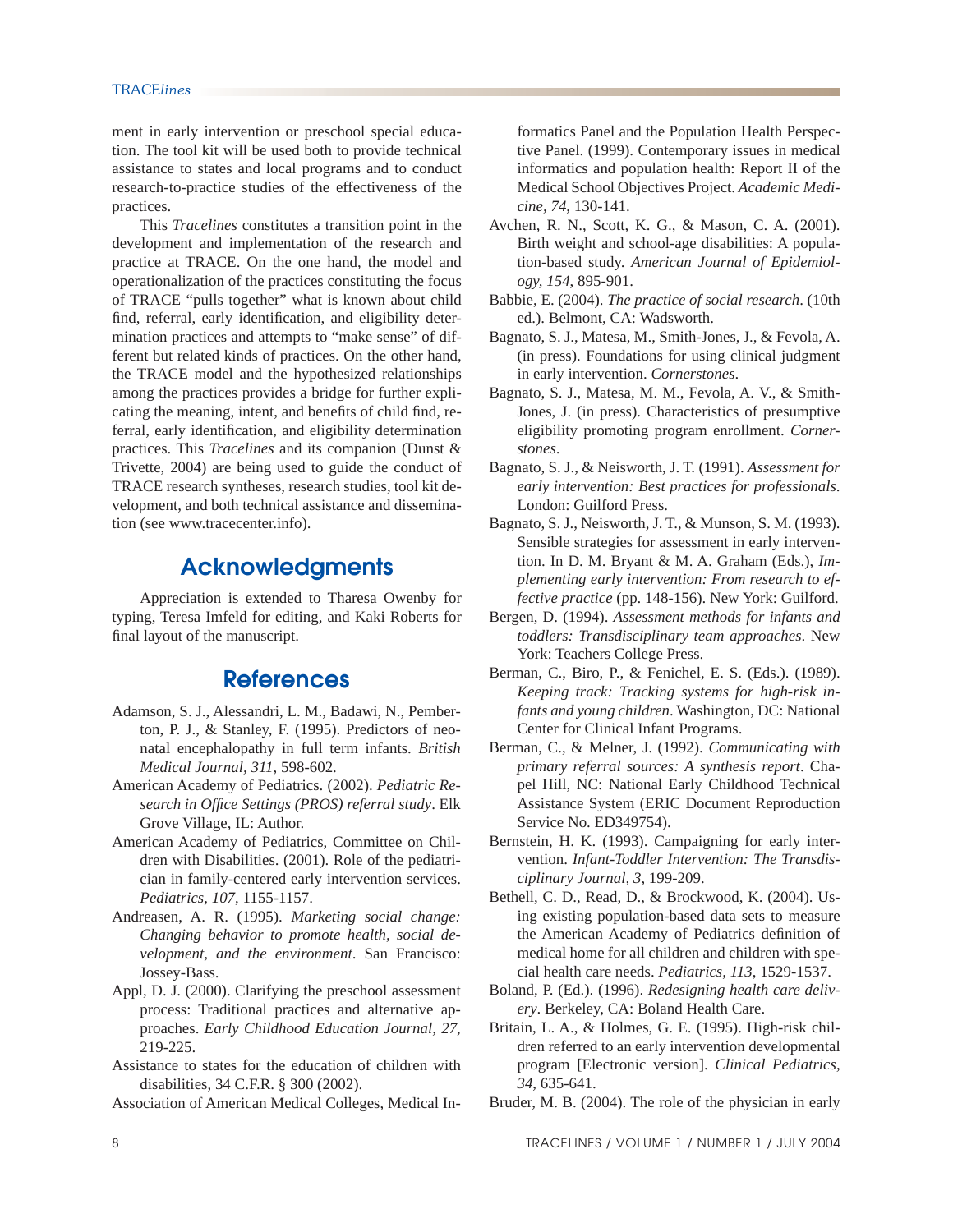intervention for children with developmental disabilities. *Connecticut Medicine, 68*, 507-514.

- Cain, P., Waldrop, R. D., & Jones, J. (1996). Improved pediatric patient flow in a general emergency department by altering triage criteria. *Academic Emergency Medicine, 3*, 65-71.
- Cole-Kelly, K., & Kaye, D. (1993). Assessing the family. In M. I. Singer, L. T. Singer, & T. M. Anglin (Eds.), *Handbook for screening adolescents at psychosocial risk* (pp. 1-40). New York: Lexington Books/ Macmillan.
- Coohey, C. (2003). Making judgments about risk in substantiated cases of supervisory neglect. *Child Abuse and Neglect, 27*, 821-840.
- Daly, K., Beale, R., & Chang, R. W. S. (2001). Reduction in mortality after inappropriate early discharge from intensive care unit: Logistic regression triage model [Electronic version]. *British Medical Journal, 322*, 1274-1276.
- Danaher, J., Shackelford, J., & Harbin, G. (2004). Revisiting a comparison of eligibility policies for infant/ toddler programs and preschool special education programs. *Topics in Early Childhood Special Education, 24*, 59-67.
- Drewett, R. F., Corbett, S. S., & Wright, C. M. (1999). Cognitive and educational attainments at school age of children who failed to thrive in infancy: A population-based study. *Journal of Child Psychology and Psychiatry and Allied Disciplines, 40*, 551-561.
- Dunst, C. J. (2004). An integrated framework for practicing early childhood intervention and family support. *Perspectives in Education, 22*(2), 1-16.
- Dunst, C. J., & Hamby, D. W. (2004). States' Part C eligibility definitions account for differences in the percentage of children participating in early intervention programs. *Snapshots, 1*(4). Available from http://www.tracecenter.info/products.php.
- Dunst, C. J., Hamby, D. W., Clow, P. W., & Fromewick, J. (2004). Status and trends in the number of preschoolers served in the IDEA Part B Preschool Special Education Program (1992 to 2002). *Snapshots, 1*(2). Available from http://www.tracecenter.info/ products.php.
- Dunst, C. J., Hamby, D. W., & Fromewick, J. (2004). Status and trends in the number of infants and toddlers served in the IDEA Part C Early Intervention Program (1994 to 2002). *Snapshots, 1*(1). Available from http://www.tracecenter.info/products.php.
- Dunst, C. J., Lucas, S. M., & Click, F. (2004). Sources of information about public awareness practices. *Milemarkers, 1*(1), 1-5. Available from http://www. tracecenter.info/products.php.
- Dunst, C. J., & Trivette, C. M. (2004). Toward a categorization scheme of child find, referral, early iden-

tification and eligibility determination practices. *Tracelines, 1*(2), 1-18. Available from http://www. tracecenter.info/products.php.

- Dunst, C. J., Trivette, C. M., & Cutspec, P. A. (2002). Toward an operational definition of evidence-based practices. *Centerscope, 1*(1), 1-10. Available from http://www.evidencebasedpractices.org/centerscope/centerscopevol1no1.pdf.
- Early intervention program for infants and toddlers with disabilities, 34 C.F.R. § 303 (2002).
- Eichwald, J., & Mahoney, T. (1993). Apgar scores in the identification of sensorineural hearing loss. *Journal of the American Academy of Audiology, 4*, 133-138.
- Farel, A. M., Meyer, R. E., Hicken, M., & Edmonds, L. (2003). Registry to referral: A promising means for identifying and referring infants and toddlers for early intervention services. *Infants and Young Children, 16*(2), 99-105.
- Finch, J. R. (2002). *Screening for developmental and behavioral disabilities is cost-effective when parents fi ll out standardized forms*. Retrieved August 26, 2004, from University of Michigan Department of Pediatrics, Evidence-Based Pediatrics Web site: www.med.umich.edu/pediatrics/ebm/cats/devdelay. htm.
- Forrest, C. B., Nutting, P. A., Starfield, B., & Von Schrader, S. (2002). Family physicians' referral decisions: Results from the ASPN referral study [Electronic version]. *Journal of Family Practice, 51*, 215-222.
- Forrester, M. B., & Merz, R. D. (2003). Epidemiology of triploidy in a population-based birth defects registry: Hawaii: 1986-1999 [Electronic version]. *American Journal of Medical Genetics, 119A*, 319-323.
- Glade, G. B., Forrest, C. B., Starfield, B., Baker, A. E., Bocian, A. B., & Wasserman, R. C. (2002). Specialty referrals made during telephone conversations with parents: A study from the pediatric research in office settings network. *Ambulatory Pediatrics, 2*, 93-98.
- Glascoe, F. P. (1991). Developmental screening: Rationale, methods, and application. *Infants and Young Children, 4*(1), 1-10.
- Glascoe, F. P. (1999). Using parents' concerns to detect and address developmental and behavioral problems. *Journal of the Society of Pediatric Nurses, 4*, 24-35.
- Halfon, N., Regelado, M., Sareen, H., Inkelas, M., Reuland, C. H. P., Glascoe, F. P., & Olson, L. M. (2004). Assessing development in the pediatric office [Electronic version]. *Pediatrics, 113*, 1926-1933.
- Helm, D. T., & Shishmanian, E. (1997). Information pediatricians need about early intervention. *Children's Health Care, 26*, 255-264.
- Hollomon, H. A., Dobbins, D. R., & Scott, K. G. (1998). The effects of biological and social risk factors on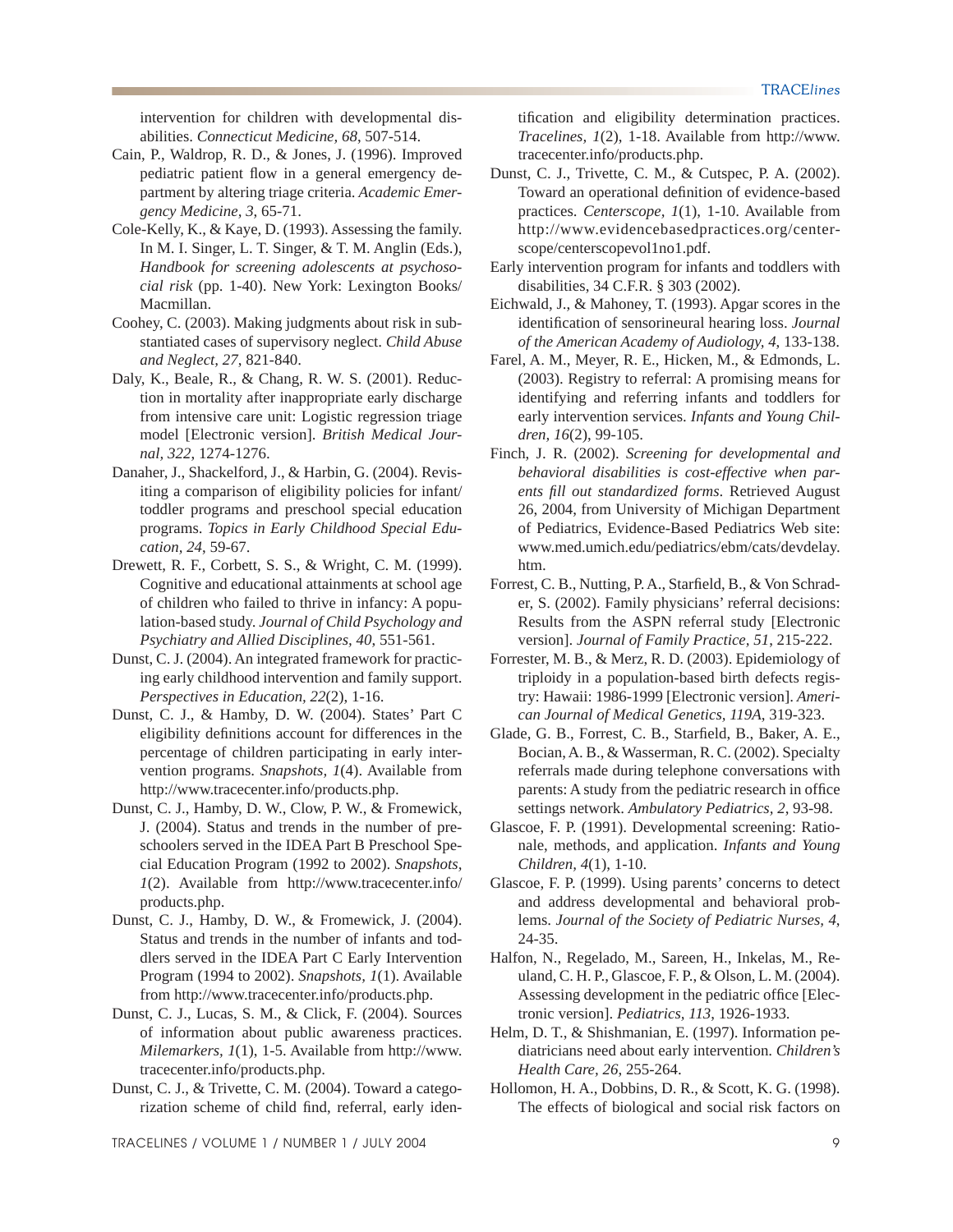special education placement birth weight and maternal education as an example. *Research in Developmental Disabilities, 19*, 281-294.

- Hussey-Gardner, B., McNinch, A., Anastasi, J. M., & Miller, M. (2002). Early intervention best practice: Collaboration among a NICU, an early intervention program, and an NICU follow-up program. *Neonatal Network: The Journal of Neonatal Nursing, 21*(3), 15-22.
- Individuals with Disabilities Education Act [IDEA] Amendments, 20 U.S.C. § 1400 *et seq*. (1997).
- Jones, E., Lucey, C., & Wadland, L. (2000). Triage: A waiting list initiative in a child mental health service. *Psychiatric Bulletin, 24*, 57-59.
- Keenan, H. T., Runyan, D. K., Marshall, S. W., Nocera, M. A., & Merten, D. F. (2004). A population-based comparison of clinical and outcome characteristics of young children with serious inflicted and noninflicted traumatic brain injury. *Pediatrics, 114*, 633-639.
- Kelly, G., Derrington, T., Shapiro, B., & Smith, B. (2003). *Primary care physicians have primary role in identifi cation and referral: Annotated bibliography*. Manoa, HI: University of Hawaii Center on Disability Studies.
- Kim, S., Lloyd-Puryear, M. A., & Tonniges, T. F. (2003). Examination of the communication practices between state newborn screening programs and the medical home. *Pediatrics, 111*, E120-E126.
- Lynch, E. C., Mercury, M. G., DiCola, J. M., & Widley, R. (1988). The function of a central referral system in interagency identification, eligibility, and service delivery: A case study. *Topics in Early Childhood Special Education, 8*(3), 86-97.
- Mason, C. A., Chapman, D. A., & Scott, K. G. (1999). The identification of early risk factors for severe emotional disturbances and emotional handicaps: An epidemiological approach. *American Journal of Community Psychology, 27*, 357-381.
- Montgomery, A., & Miller, L. (2001). Using the Colorado Birth Defects Monitoring Program to connect families with services for children with special needs. *Teratology, 64*, S42-S46.
- Nalven, L. M., Hofkosh, D., Feldman, H., & Kelleher, K. (1997). Teaching pediatric residents about early intervention and special education. *Journal of Developmental and Behavioral Pediatrics, 18*, 371-376.
- Neisworth, J. T., & Bagnato, S. J. (2000). Recommended practices in assessment. In S. Sandall, M. E. McLean, & B. J. Smith (Eds.), *DEC recommended practices in early intervention/early childhood special education* (pp. 17-27). Longmont, CO: Sopris West.
- Ni Bhrolchain, C. M. (2002). Referral patterns to a district child development centre: 25 years experience.

*Public Health, 116*, 300-303.

- Oser, C., & Cohen, J. (2003). *Improving early intervention: Using what we know about infants and toddlers with disabilities to reauthorize Part C of IDEA*. Washington, DC: Zero to Three Policy Center.
- Paes, B. A., Modi, A., & Dunmore, R. (1994). Changing physicians' behavior using combined strategies and an evidence-based protocol. *Archives of Pediatrics and Adolescent Medicine, 148*, 1277-1280.
- Paul, C. L., Redman, S., & Sanson-Fisher, R. W. (1997). The development of a checklist of content and design characteristics in printed health education materials. *Health Promotion Journal of Australia, 7*, 153-159.
- Reddihough, D. S., Tinworth, S., Moore, T. G., & Ihsen, E. (1996). Early intervention: Professional views and referral practices of Australian paediatricians. *Journal of Paediatrics and Child Health, 32*, 246- 250.
- Robinson, C. C., & Rosenberg, S. A. (2004). Child welfare referrals to Part C. *Journal of Early Intervention, 26*, 284-291.
- Romeo, S. (2002). To know what is before you: Developmental screening in children. *Advance for Nurse Practitioners, 10*(2), 55-58.
- Rushton, J., Bruckman, D., & Kelleher, K. (2002). Primary care referral of children with psychosocial problems [Electronic version]. *Archives of Pediatrics and Adolescent Medicine, 156*, 592-598.
- Scoble, M. (2004). Implementing triage in a children's assessment unit [Electronic version]. *Nursing Standard, 18*(34), 41-44.
- Sever, L. E. (2004, June). *Guidelines for conducting birth defects surveillance*. Atlanta, GA: National Birth Defects Prevention Network.
- Shackelford, J. (2004, September). State and jurisdictional eligibility definitions for infants and toddlers with disabilities under IDEA. *NECTAC Notes*(16), 1-15. Retrieved December 1, 2004, from http://www.nectac.org/~pdfs/nnotes16.pdf.
- Shumsky, R. A., & Pinker, E. J. (2003). Gatekeepers and referrals in services [Electronic version]. *Management Science, 49*, 839-856.
- Sices, L., Feudtner, C., McLaughlin, J., Drotar, D., & Williams, M. (2004). How do primary care physicians manage children with possible developmental delays? A national survey with an experimental design. *Pediatrics, 113*, 274-282.
- Silverstein, M., Grossman, D., Koepsell, T., & Rivara, F. (2003). Pediatricians' reported practices regarding early education and Head Start referral. *Pediatrics, 111*(6, Pt. 1), 1351-1357.
- Smith-Jones, J., Bagnato, S. J., Fevola, A., & Matesa, M. (in press). Research foundations for using authentic

10 TRACELINES / VOLUME 1 / NUMBER 1 / JULY 2004